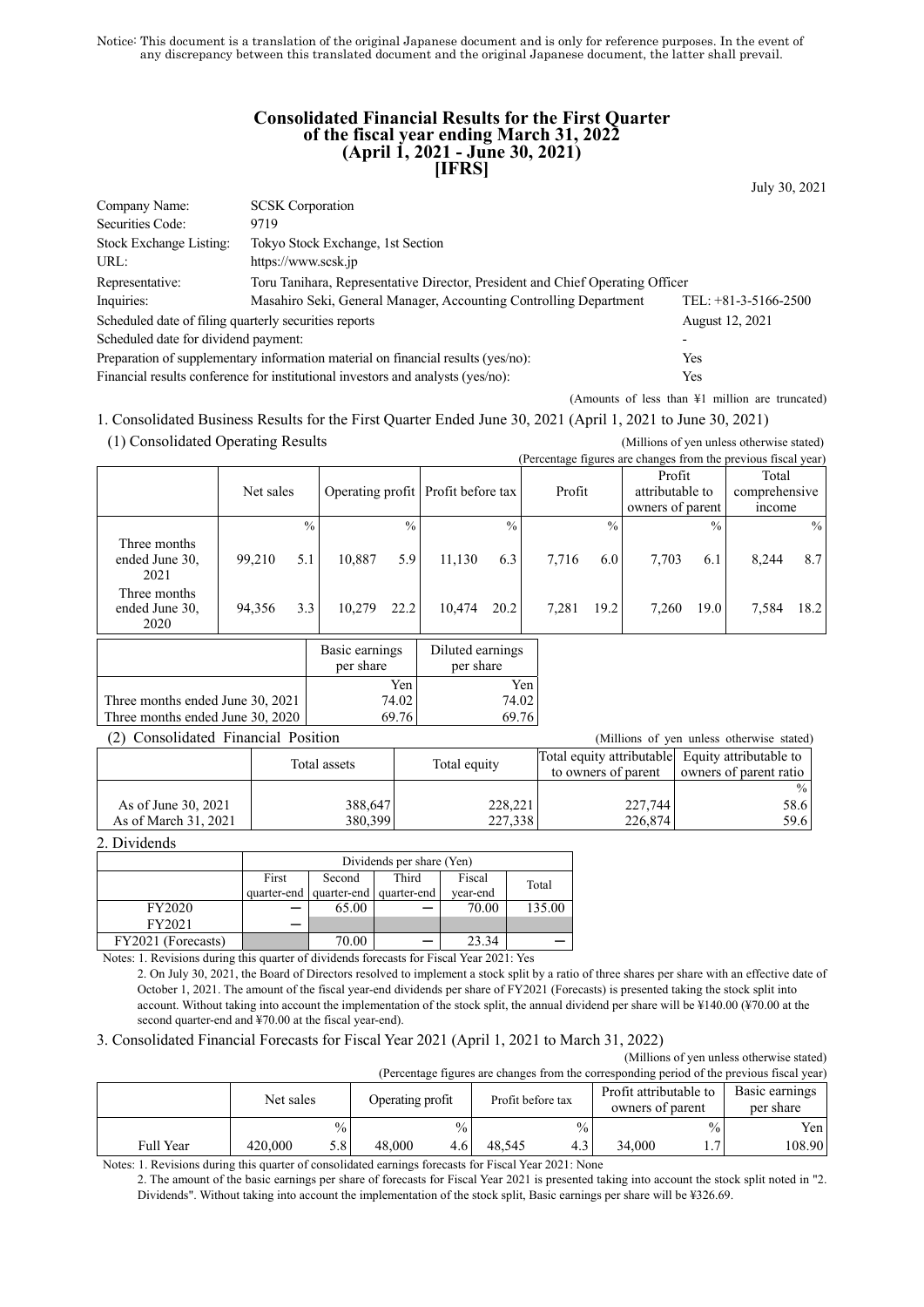# ※Notes

- (1) Changes in significant subsidiaries during the period : None
- (2) Changes in accounting policies and changes in accounting estimates
	- 1) Changes in accounting policies as required by IFRS standards: None
	- 2) Changes in accounting policies due to other reasons: None
	- 3) Changes in accounting estimates: None

(3) Number of shares issued (Common stock)

1) The number of shares issued as of the period-end (including treasury stock)

|    |                                                             | As of June 30, 2021  | 104,181,803 shares |
|----|-------------------------------------------------------------|----------------------|--------------------|
|    |                                                             | As of March 31, 2021 | 104,181,803 shares |
| 2) | The number of shares of treasury stock as of the period-end |                      |                    |
|    |                                                             | As of June 30, 2021  | $126,411$ shares   |
|    |                                                             | As of March 31, 2021 | 125,727 shares     |
| 3) | The average number of shares during the period              |                      |                    |
|    |                                                             | As of June 30, 2021  | 104,074,345 shares |
|    |                                                             | As of March 31, 2021 | 104,077,515 shares |
|    |                                                             |                      |                    |

- ※ Notification regarding the auditing process
- This financial report is not within the scope of the auditing process as prescribed by the Financial Instruments and Exchange Act.
- ※ Cautionary statement concerning appropriate use of financial forecasts and other explanatory notes
- The financial forecasts contained in this document are based on the information currently available and certain assumptions deemed reasonable. Actual results may vary from these forecasts for various reasons. With regard to the assumptions on which financial forecasts are based and other explanatory notes in connection with the use of financial forecasts, please refer to "Consolidated Financial Forecasts for the Fiscal Year Ending March 31, 2022" on page 3.
- The Company will hold a results briefing for institutional investors and analysts on July 30, 2021. Materials used in the briefing, a transcript of the main questions and answers, and other related information will be published on the Company's website promptly thereafter.
- The Company resolved at a meeting of the Board of Directors held on July 30, 2021, to implement a stock split by a ratio of three shares per share with an effective date of October 1, 2021. For details of this stock split, please refer to "(Significant Subsequent Events)" in "(5) Notes to Condensed Quarterly Consolidated Financial Statements" on page 15.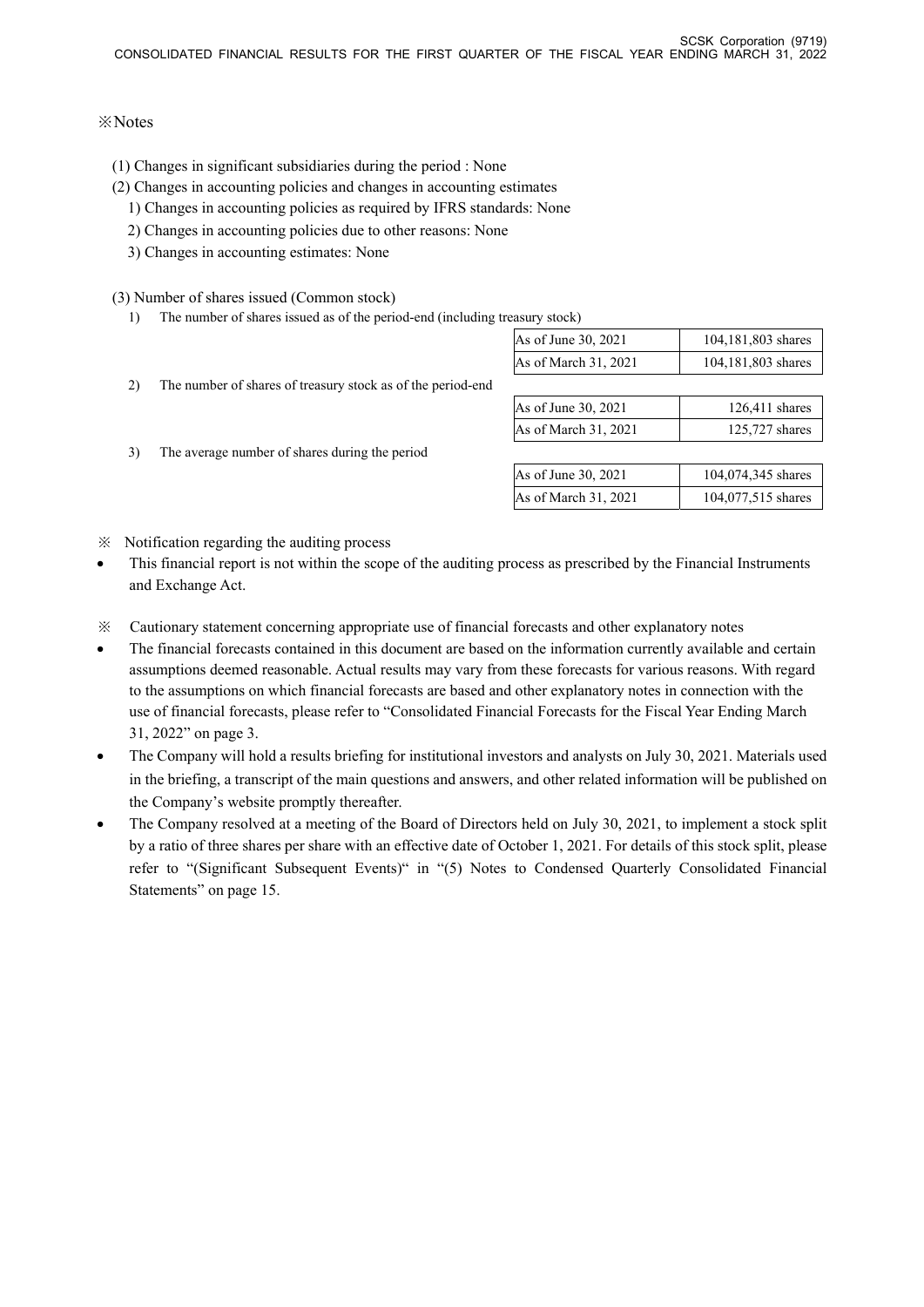# Contents

| 1. |     |                                                                                                     | 2              |
|----|-----|-----------------------------------------------------------------------------------------------------|----------------|
|    | (1) |                                                                                                     | 2              |
|    | (2) |                                                                                                     | 3              |
|    | (3) | Consolidated Financial Forecasts for the Fiscal Year Ending March 31, 2022                          | 3              |
| 2. |     |                                                                                                     | $\overline{4}$ |
|    | (1) | Condensed Quarterly Consolidated Statements of Financial Position ································· | $\overline{4}$ |
|    | (2) | Condensed Quarterly Consolidated Statements of Income and Comprehensive Income                      | 6              |
|    | (3) | Condensed Quarterly Consolidated Statements of Changes in Equity                                    | 8              |
|    | (4) |                                                                                                     | 9              |
|    | (5) |                                                                                                     | 10             |
|    |     |                                                                                                     | 10             |
|    |     | (Notes Concerning the Significant Changes in Shareholder's Equity)                                  | 10             |
|    |     |                                                                                                     | 11             |
|    |     |                                                                                                     | 15             |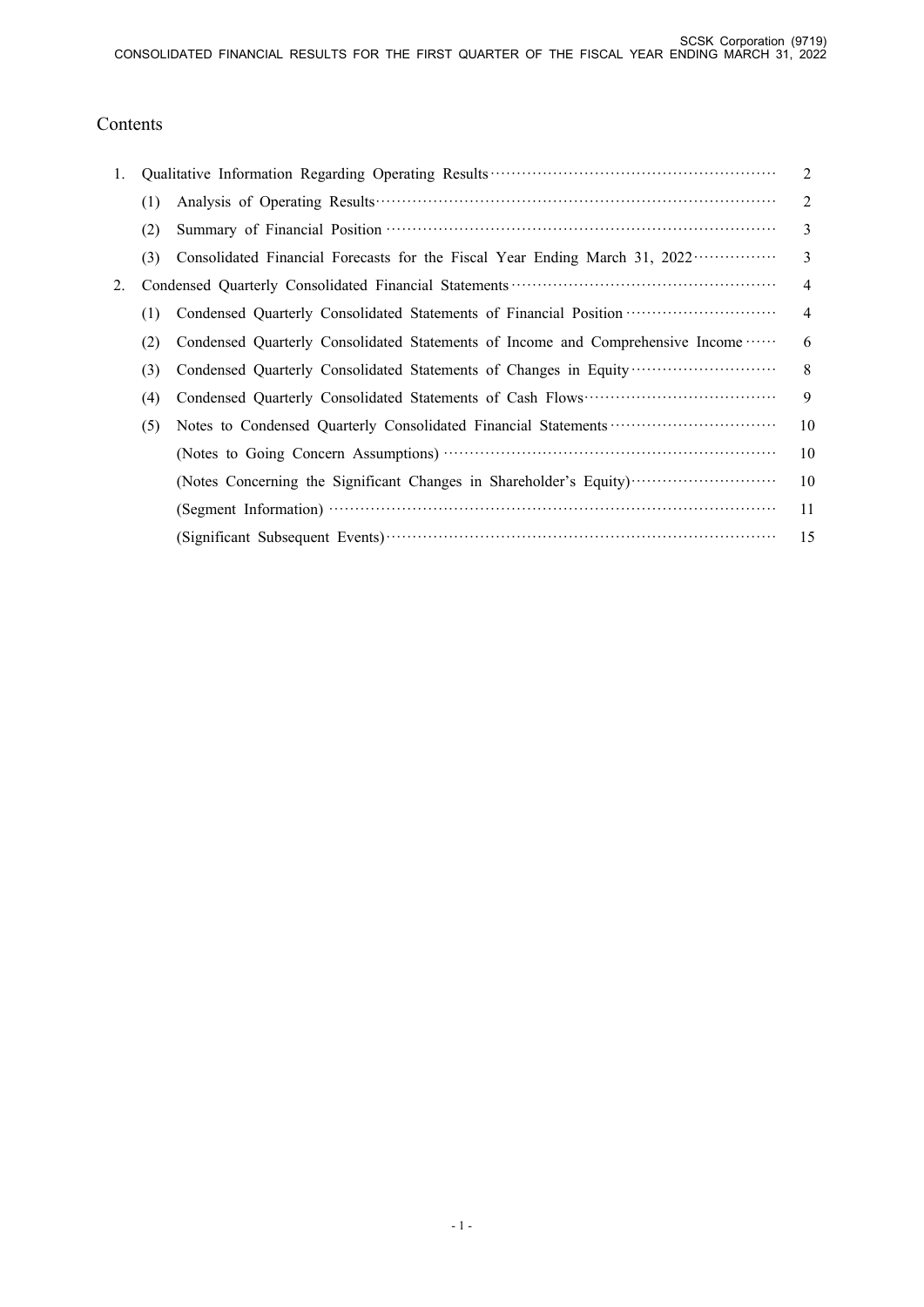# **1. Qualitative information regarding operating results for the three-month period ended June 30, 2021 (1) Analysis of Operating Results**

In the three-month period ended June 30, 2021, the Japanese economy showed signs of a gradual recovery, such as improved business sentiment, against a backdrop of COVID-19 vaccine rollouts and economic recovery seen centered on Europe and the United States. However, this did not alleviate the impacts of the COVID-19 pandemic, and a number of restrictions remained in place that prevented economic activities from returning to normal.

The Japanese economy is anticipated to continue to recover due to the benefits of various government finance and fiscal measures, the recovery trends seen in overseas economies, and the advancement of vaccine rollouts and other measures for preventing the spread of COVID-19. However, variant COVID-19 viruses threaten the possibility of subsequent rises in cases, and there is thus a need to continue to carefully monitor the impacts of such threats on domestic and overseas economies.

In this economic environment, the IT services market witnessed a recovery in IT investments, although there was disparity in investment trends between different industries and companies. This recovery was seen regardless of the lingering impacts of the COVID-19 pandemic. Investment is expected to accelerate in conjunction with economic recovery going forward as clients continue to exhibit appetites for IT investment for purposes such as exploring the new normal and for growing business operations by redeveloping systems in preparation for digital transformations.

Clients in the manufacturing industry exhibited strong demand for IT investment as signs of recovery in business performance were seen. Targets of this investment demand included the development of core systems and next-generation systems for strengthening operating foundations. In the financial industry, IT investment continues to show a growth trend due to the ongoing presence of projects for reinforcing and expanding overseas operations largely from banks. IT demand is also rising in the communications industry, with specific focuses of this demand including investment for enhancing customer contact points and bolstering networks.

In addition, demand has been consistent for cloud-based IT services as well as for core system redevelopment projects for addressing software approaching the end of service periods. The backdrop for this demand was characterized by a strong appetite for investment for heightening operational efficiency and productivity and by shortages of in-house IT engineers at client companies. Meanwhile, the digitization trend is accelerating in response to the new normal emerging amid the COVID-19 pandemic, as seen in moves to accommodate remote work and other non-face-to-face and contact-free workstyles.

Looking ahead, strategic IT investment, particularly investment for enhancing client contacts points and redeveloping systems in preparation for digital transformations, is expected to continue.

In the three-month period ended June 30, 2021, net sales increased 5.1% year on year, to ¥99,210 million. This increase was a result of higher sales in the Systems Development, System Maintenance and Operation/Services, and Packaged Software/Hardware Sales segments achieved amid growth in IT investment demand among banks and other financial industry clients and rises in development demand and network equipment sales among communications industry clients.

Gross profit rose as a result of higher net sales, increased productivity stemming from efforts to improve operational quality, and reductions in unprofitable projects. Selling, general and administrative (SG&A) expenses were up due to increases in staff numbers and in personnel expenses associated with the introduction of new human resource systems. Regardless, operating profit increased 5.9% year on year, to ¥10,887 million, because of the higher net sales and improvements in productivity.

Profit attributable to owners of parent increased 6.1% year on year, to ¥7,703 million.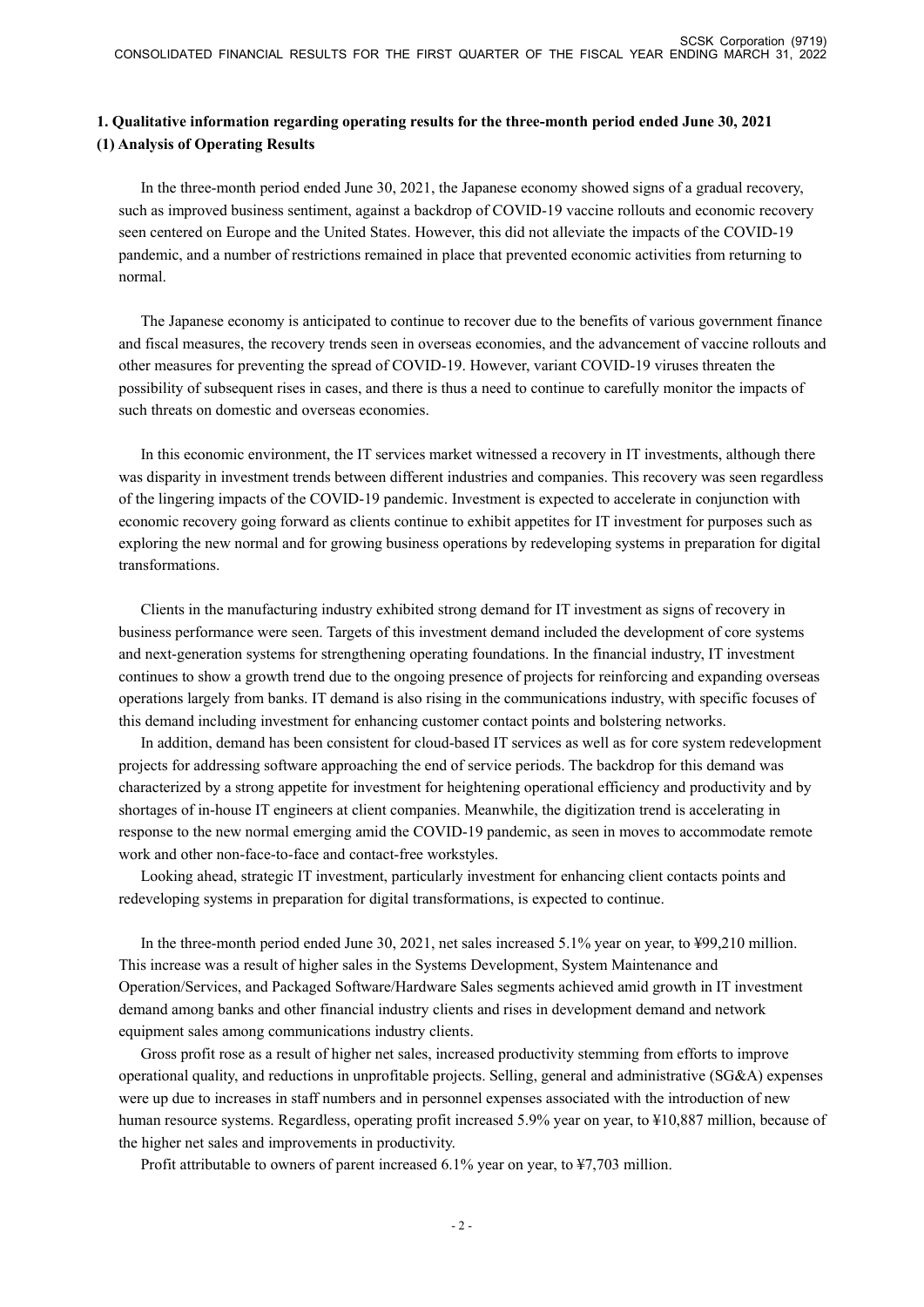In the pursuit of further growth, the SCSK Group will be promoting sustainability management as a growth strategy. Positioning its corporate philosophy and materiality items as the Group's purpose, the SCSK Group will pursue its vision of becoming a co-creative IT company in 2030 with the goal of achieving sustainable development together with society. In its new medium-term management plan, the Group has defined three core strategies—core business innovation, commercialization of DX (digital transformations), and investment in people—and three managerial foundation reinforcement measures—augmentation of comprehensive Group capabilities, promotion of management that fully exercises our employees' potential, and fostering of co-creationoriented corporate culture. These core strategies and managerial foundation reinforcement measures will be advanced to grow the Group's business on a global scale and move it toward the realization of its vision.

### **(2) Summary of Financial Position**

Cash and cash equivalents ("cash") as of June 30, 2021, increased ¥18,394 million compared to March 31, 2021, to ¥127,163 million. The changes in each type of cash flow and the main factors for such changes are as follows.

# (Cash flow from operating activities)

Net cash provided by operating activities was ¥26,577 million (increased ¥13,033 million in comparison to the same period of the previous fiscal year).

The main cash inflow factors were profit before income tax of ¥11,130 million, depreciation and amortization of ¥5,005 million, a decrease in trade and other receivables of ¥17,617 million, and an increase in contract liabilities of ¥5,669 million. The main cash outflow factors were a decrease in trade and other payables of ¥1,522 million, a decrease in employee benefits of ¥5,554 million, and income taxes paid of ¥3,164 million.

### (Cash flow from investing activities)

Net cash used in investing activities was ¥3,789 million (up ¥1,796 million in comparison to the same period of the previous fiscal year).

The main cash outflow factors were payment for the purchase of property, plant and equipment of ¥2,325 million, and purchase of intangible assets of ¥1,027 million.

# (Cash flow from financing activities)

Net cash used in financing activities was ¥4,670 million (up ¥14,066 million in comparison to the same period of the previous fiscal year).

The main cash inflow factor is proceeds from long-term debt ¥4,972 million.

The main cash outflow factors were repayments of lease liabilities of ¥2,264 million, dividend payments of ¥7,283 million(¥70.00 per share) for the year-end dividend of the fiscal year ended March 31, 2021.

# **(3) Consolidated Financial Forecasts for the Fiscal Year Ending March 31, 2022**

Performance in the three-month period ended June 30, 2021, was within the scope of the Company's initial forecast. Accordingly, the Company has chosen not to revise the full-year consolidated financial results forecasts for the fiscal year ending March 31, 2022, announced on April 28, 2021.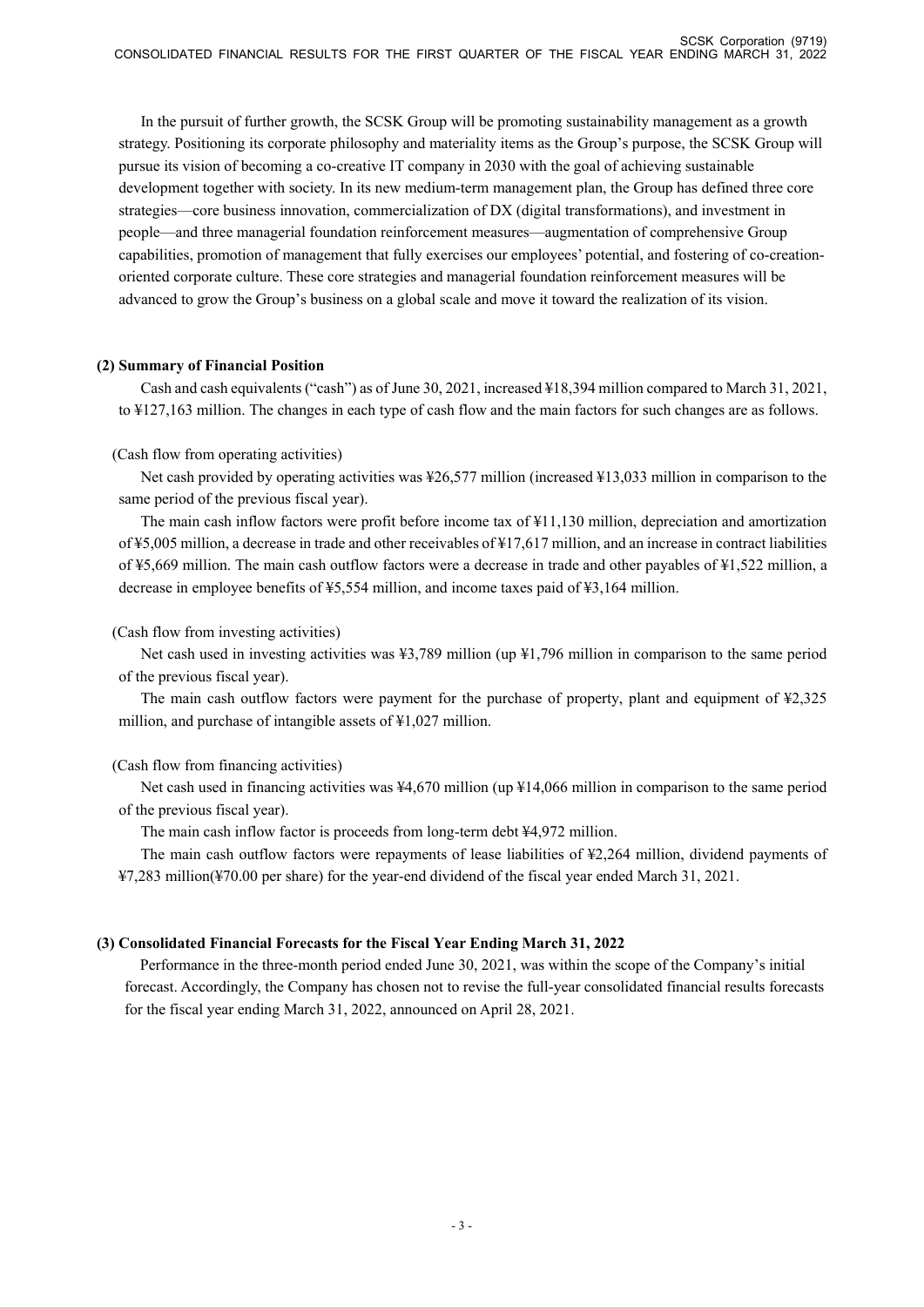# **2. Condensed Quarterly Financial Statements**

### **(1) Condensed Quarterly Consolidated Statements of Financial Position**

|                                                  |                     | (Millions of Yen)   |
|--------------------------------------------------|---------------------|---------------------|
|                                                  | As of Mar. 31, 2021 | As of Jun. 30, 2021 |
| Assets                                           |                     |                     |
| Current assets                                   |                     |                     |
| Cash and cash equivalents                        | 108,768             | 127,163             |
| Trade and other receivables                      | 69,855              | 52,275              |
| Contract assets                                  | 13,224              | 12,580              |
| Inventories                                      | 7,710               | 7,642               |
| Income taxes receivable                          | 56                  | 18                  |
| Other financial assets                           | 220                 | 496                 |
| Other current assets                             | 12,686              | 16,186              |
| Total current assets                             | 212,524             | 216,365             |
| Non-current assets                               |                     |                     |
| Property, plant and equipment                    | 67,345              | 67,400              |
| Right-of-use assets                              | 39,353              | 43,983              |
| Goodwill and intangible assets                   | 26,389              | 26,504              |
| Investments accounted for using<br>equity method | 8,805               | 9,030               |
| Other receivables                                | 8,581               | 8,673               |
| Other financial assets                           | 8,835               | 8,772               |
| Deferred tax assets                              | 3,432               | 716                 |
| Other non-current assets                         | 5,131               | 7,200               |
| Total non-current assets                         | 167,875             | 172,282             |
| Total assets                                     | 380,399             | 388,647             |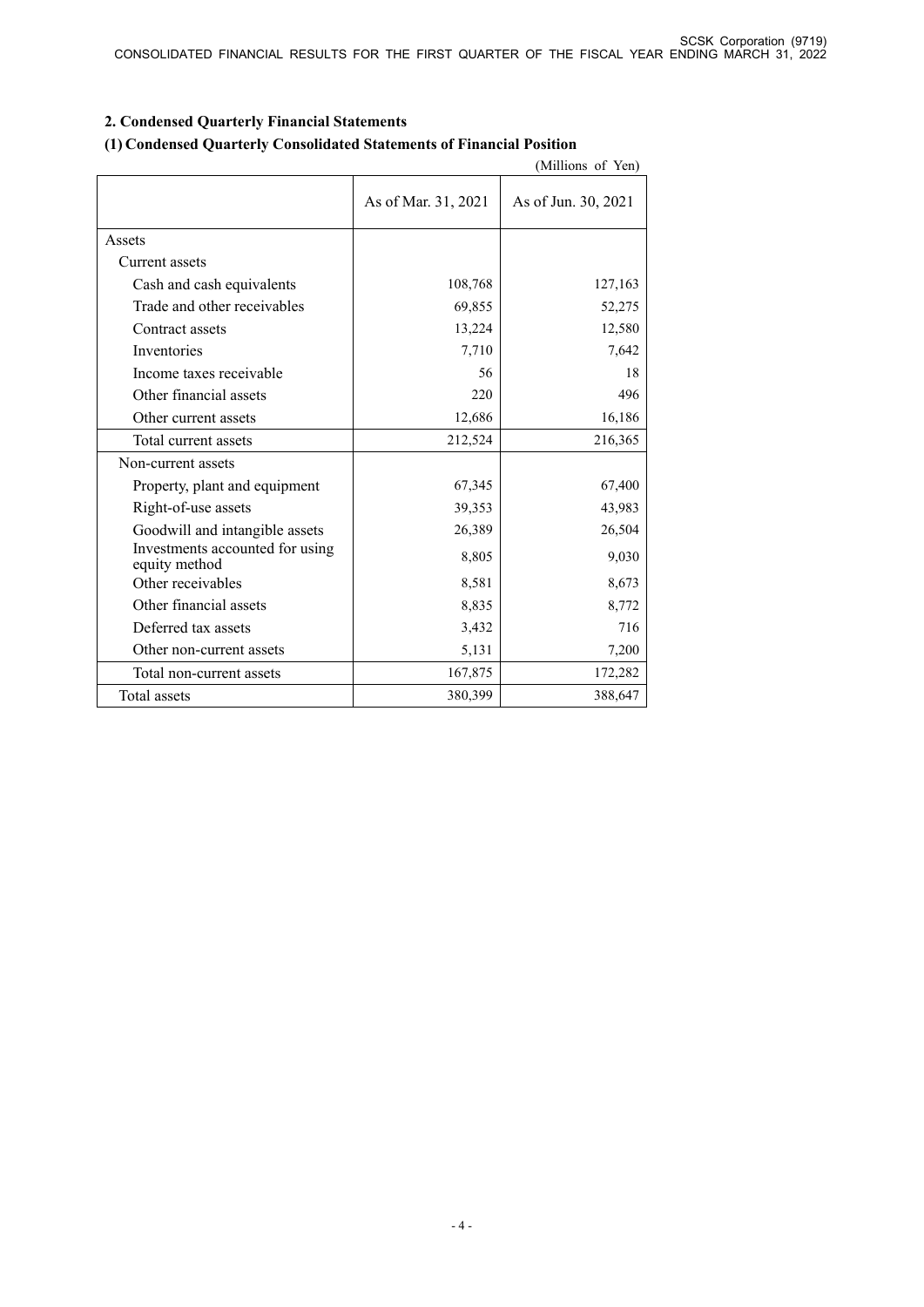|                                                  |                     | (Millions of Yen)   |
|--------------------------------------------------|---------------------|---------------------|
|                                                  | As of Mar. 31, 2021 | As of Jun. 30, 2021 |
| Liabilities                                      |                     |                     |
| <b>Current</b> liabilities                       |                     |                     |
| Trade and other payables                         | 29,465              | 27,292              |
| <b>Contract liabilities</b>                      | 14,589              | 20,261              |
| Employee benefits accruals                       | 10,985              | 5,992               |
| Bonds and borrowings                             | 25,092              | 24,995              |
| Lease liabilities                                | 8,872               | 9,035               |
| Income taxes payable                             | 3,091               | 243                 |
| Provisions                                       | 429                 | 311                 |
| Other current liabilities                        | 5,293               | 5,254               |
| Total current liabilities                        | 97,820              | 93,386              |
| Non-current liabilities                          |                     |                     |
| Bonds and borrowings                             | 19,963              | 24,940              |
| Lease liabilities                                | 31,714              | 36,222              |
| Other payables                                   | 203                 | 204                 |
| Employee benefits                                | 7                   | 1,850               |
| Provisions                                       | 3,279               | 3,750               |
| Other non-current liabilities                    | 70                  | 70                  |
| Total non-current liabilities                    | 55,240              | 67,039              |
| <b>Total liabilities</b>                         | 153,060             | 160,425             |
| Equity                                           |                     |                     |
| Share capital                                    | 21,152              | 21,152              |
| Retained earnings                                | 203,893             | 204,313             |
| Treasury shares                                  | $-285$              | $-290$              |
| Other components of equity                       | 2,114               | 2,569               |
| Total equity attributable to owners<br>of parent | 226,874             | 227,744             |
| Non-controlling interests                        | 464                 | 476                 |
| Total equity                                     | 227,338             | 228,221             |
| Total liabilities and equity                     | 380,399             | 388,647             |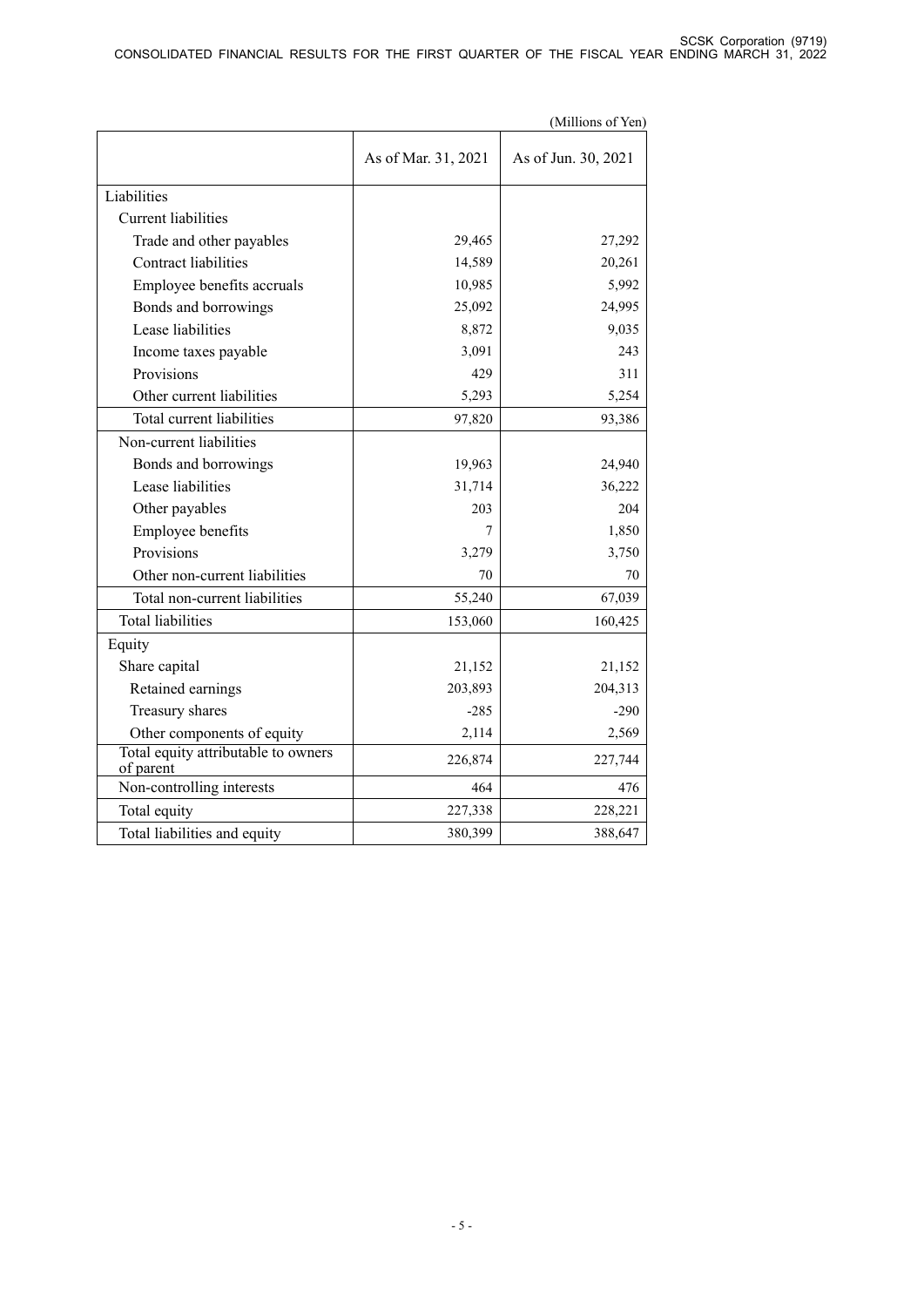# **(2) Condensed Quarterly Consolidated Statements of Income and Comprehensive Income**  Condensed Quarterly Consolidated Statements of Income

Three-month period ended June 30, 2020 and 2021

|                                                                            |                                       | (Millions of Yen)                     |
|----------------------------------------------------------------------------|---------------------------------------|---------------------------------------|
|                                                                            | From Apr. 1, 2020<br>to Jun. 30, 2020 | From Apr. 1, 2021<br>to Jun. 30, 2021 |
| Net sales                                                                  | 94,356                                | 99,210                                |
| Cost of sales                                                              | $-70,311$                             | $-73,781$                             |
| Gross profit                                                               | 24,045                                | 25,428                                |
| Selling, general and administrative<br>expenses                            | $-13,829$                             | $-14,592$                             |
| Other income                                                               | 77                                    | 92                                    |
| Other expenses                                                             | $-13$                                 | $-41$                                 |
| Operating profit                                                           | 10,279                                | 10,887                                |
| Finance income                                                             | 50                                    | 48                                    |
| Finance costs                                                              | $-110$                                | $-131$                                |
| Share of profit (loss) of investments<br>accounted for using equity method | 255                                   | 326                                   |
| Profit before tax                                                          | 10,474                                | 11,130                                |
| Income tax expense                                                         | $-3,193$                              | $-3,413$                              |
| Profit                                                                     | 7,281                                 | 7,716                                 |
| Profit attributable to                                                     |                                       |                                       |
| Owners of parent                                                           | 7,260                                 | 7,703                                 |
| Non-controlling interests                                                  | 21                                    | 12                                    |
| Earnings per share                                                         |                                       |                                       |
| Basic earnings per share                                                   | 69.76                                 | 74.02                                 |
| Diluted earnings per share                                                 | 69.76                                 | 74.02                                 |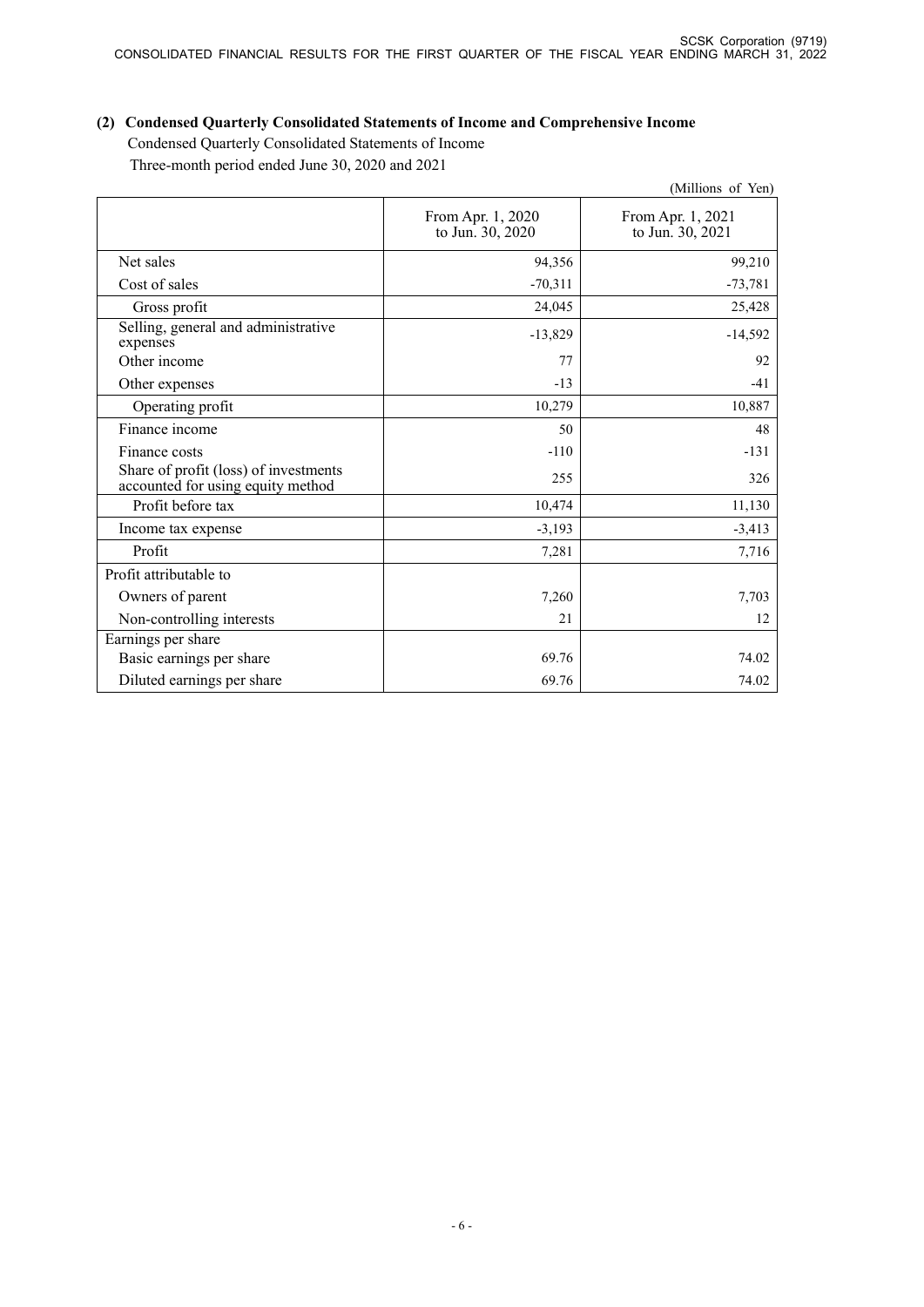# **Condensed Quarterly Consolidated Statements of Comprehensive Income**

Three-months period ended June 30, 2020 and 2021

|                                                                                                                                 |                                       | (Millions of Yen)                     |
|---------------------------------------------------------------------------------------------------------------------------------|---------------------------------------|---------------------------------------|
|                                                                                                                                 | From Apr. 1, 2020<br>to Jun. 30, 2020 | From Apr. 1, 2021<br>to Jun. 30, 2021 |
| Profit                                                                                                                          | 7,281                                 | 7,716                                 |
| Other comprehensive income, net of tax<br>Items that will not be reclassified to<br>profit or loss                              |                                       |                                       |
| Net change in fair value of equity<br>instruments designated as measured at<br>fair value through other<br>comprehensive income | 455                                   | 120                                   |
| Share of other comprehensive income<br>of investments accounted for using<br>equity method                                      | 99                                    | 31                                    |
| Total of items that will not be<br>reclassified to profit or loss                                                               | 554                                   | 151                                   |
| Items that may be reclassified to profit or<br>loss                                                                             |                                       |                                       |
| Cash flow hedges                                                                                                                | $-12$                                 | 56                                    |
| Exchange differences on translation of<br>foreign operations                                                                    | $-215$                                | 309                                   |
| Share of other comprehensive income<br>of investments accounted for using<br>equity method                                      | $-22$                                 | 10                                    |
| Total of items that may be reclassified to<br>profit or loss                                                                    | $-250$                                | 375                                   |
| Total other comprehensive income, net<br>of tax                                                                                 | 303                                   | 527                                   |
| Total comprehensive income                                                                                                      | 7,584                                 | 8,244                                 |
| Comprehensive income attributable to                                                                                            |                                       |                                       |
| Owners of parent                                                                                                                | 7,563                                 | 8,231                                 |
| Non-controlling interests                                                                                                       | 21                                    | 12                                    |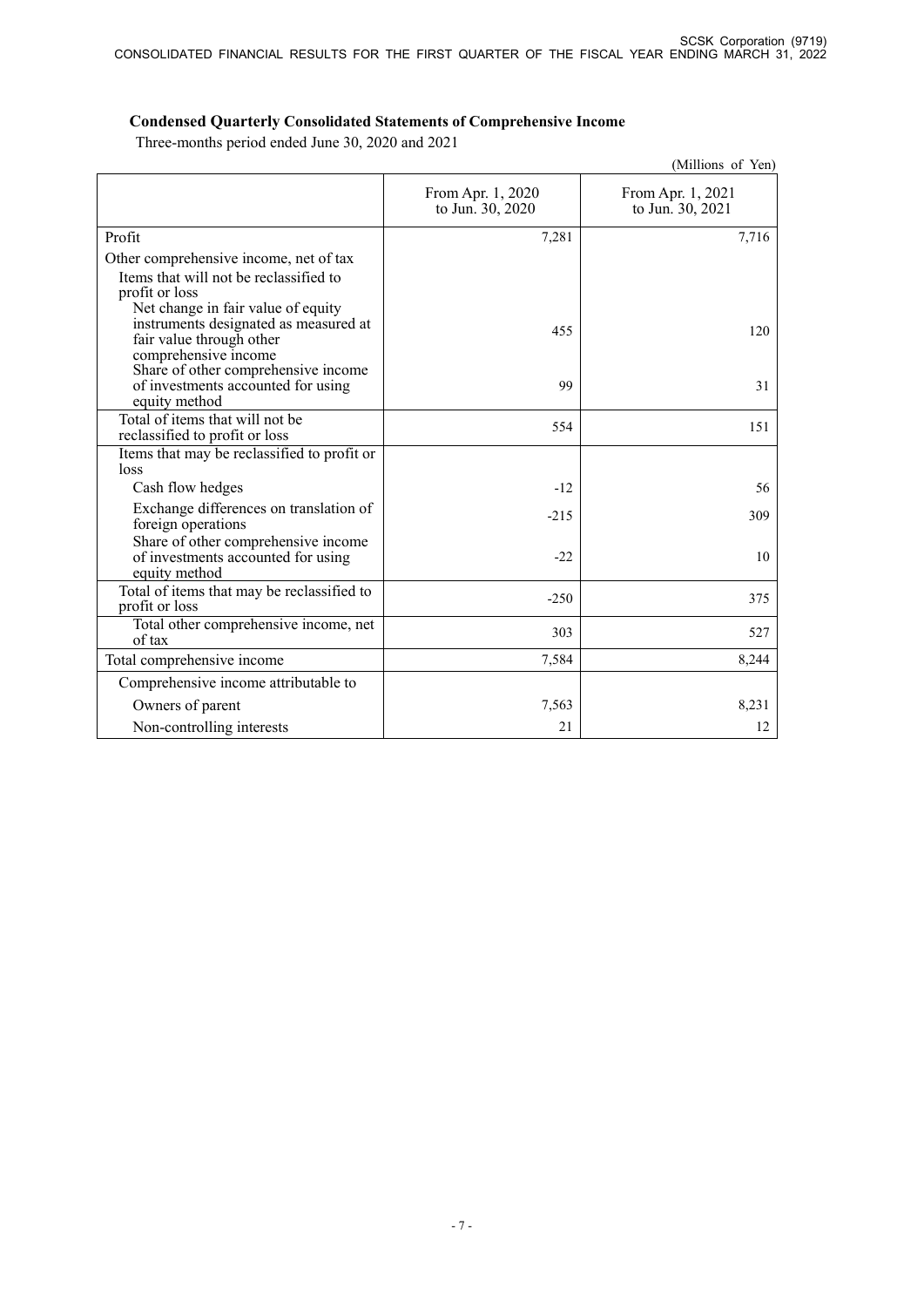# **(3) Condensed Quarterly Consolidated Statements of Changes in Equity**

Three-month period ended June 30, 2020 (April 1, 2020 - June 30, 2020)

|                                                          |               |                          |                      |                    |                                  |                                                        |                                  | (Millions of Yen) |
|----------------------------------------------------------|---------------|--------------------------|----------------------|--------------------|----------------------------------|--------------------------------------------------------|----------------------------------|-------------------|
|                                                          | Share capital | Capital<br>surplus       | Retained<br>earnings | Treasury<br>shares | Other<br>components<br>of equity | Total equity<br>attributable to<br>owners of<br>parent | Non-<br>controlling<br>interests | Total<br>equity   |
| Balance at April 1, 2020                                 | 21,152        |                          | 177,828              | $-281$             | 1,347                            | 200,047                                                | 358                              | 200,405           |
| Profit                                                   |               |                          | 7,260                |                    |                                  | 7,260                                                  | 21                               | 7,281             |
| Other comprehensive<br>income                            |               |                          |                      |                    | 303                              | 303                                                    |                                  | 303               |
| Comprehensive income                                     |               | $\overline{\phantom{0}}$ | 7,260                |                    | 303                              | 7,563                                                  | 21                               | 7,584             |
| Dividends of surplus                                     |               |                          | $-6,763$             |                    |                                  | $-6,763$                                               |                                  | $-6,763$          |
| Changes in ownership<br>interest in subsidiaries         |               | $-1$                     |                      |                    |                                  | $-1$                                                   | $-0$                             | $-1$              |
| Purchase of treasury<br>shares                           |               |                          |                      | $-0$               |                                  | $-0$                                                   |                                  | $-0$              |
| Disposal of treasury<br>shares                           |               | $-0$                     |                      | $\theta$           |                                  | $\Omega$                                               |                                  | $\theta$          |
| Transfer from retained<br>earnings to capital<br>surplus |               |                          | $-1$                 |                    |                                  |                                                        |                                  |                   |
| Transfer to non-<br>financial assets                     |               |                          |                      |                    | $-17$                            | $-17$                                                  |                                  | $-17$             |
| Total transactions with<br>owners                        |               |                          | $-6,765$             | $-0$               | $-17$                            | $-6,782$                                               | $-0$                             | $-6,782$          |
| Balance at June 30, 2020                                 | 21,152        |                          | 178,323              | $-281$             | 1,633                            | 200,828                                                | 379                              | 201,208           |

Three-month period ended June 30, 2021 (April 1, 2021 - June 30, 2021)

(Millions of Yen)

|                                                          | Share capital | Capital<br>surplus | Retained<br>earnings | Treasury<br>shares | Other<br>components<br>of equity | Total equity<br>attributable to<br>owners of<br>parent | Non-<br>controlling<br>interests | Total<br>equity |
|----------------------------------------------------------|---------------|--------------------|----------------------|--------------------|----------------------------------|--------------------------------------------------------|----------------------------------|-----------------|
| Balance at April 1, 2021                                 | 21,152        |                    | 203,893              | $-285$             | 2,114                            | 226,874                                                | 464                              | 227,338         |
| Profit                                                   |               |                    | 7,703                |                    |                                  | 7,703                                                  | 12                               | 7,716           |
| Other comprehensive<br>income                            |               |                    |                      |                    | 527                              | 527                                                    |                                  | 527             |
| Comprehensive income                                     |               |                    | 7,703                |                    | 527                              | 8,231                                                  | 12                               | 8,244           |
| Dividends of surplus                                     |               |                    | $-7,283$             |                    |                                  | $-7,283$                                               |                                  | $-7,283$        |
| Changes in ownership<br>interest in subsidiaries         |               |                    |                      |                    |                                  |                                                        |                                  |                 |
| Purchase of treasury<br>shares                           |               |                    |                      | $-4$               |                                  | $-4$                                                   |                                  | $-4$            |
| Disposal of treasury<br>shares                           |               |                    |                      |                    |                                  |                                                        |                                  |                 |
| Transfer from retained<br>earnings to capital<br>surplus |               |                    |                      |                    |                                  |                                                        |                                  |                 |
| Transfer to non-<br>financial assets                     |               |                    |                      |                    | $-73$                            | $-73$                                                  |                                  | $-73$           |
| Total transactions<br>with owners                        |               |                    | $-7,283$             | $-4$               | $-73$                            | $-7,361$                                               |                                  | $-7,361$        |
| Balance at June 30 2021                                  | 21,152        |                    | 204,313              | $-290$             | 2,569                            | 227,744                                                | 476                              | 228,221         |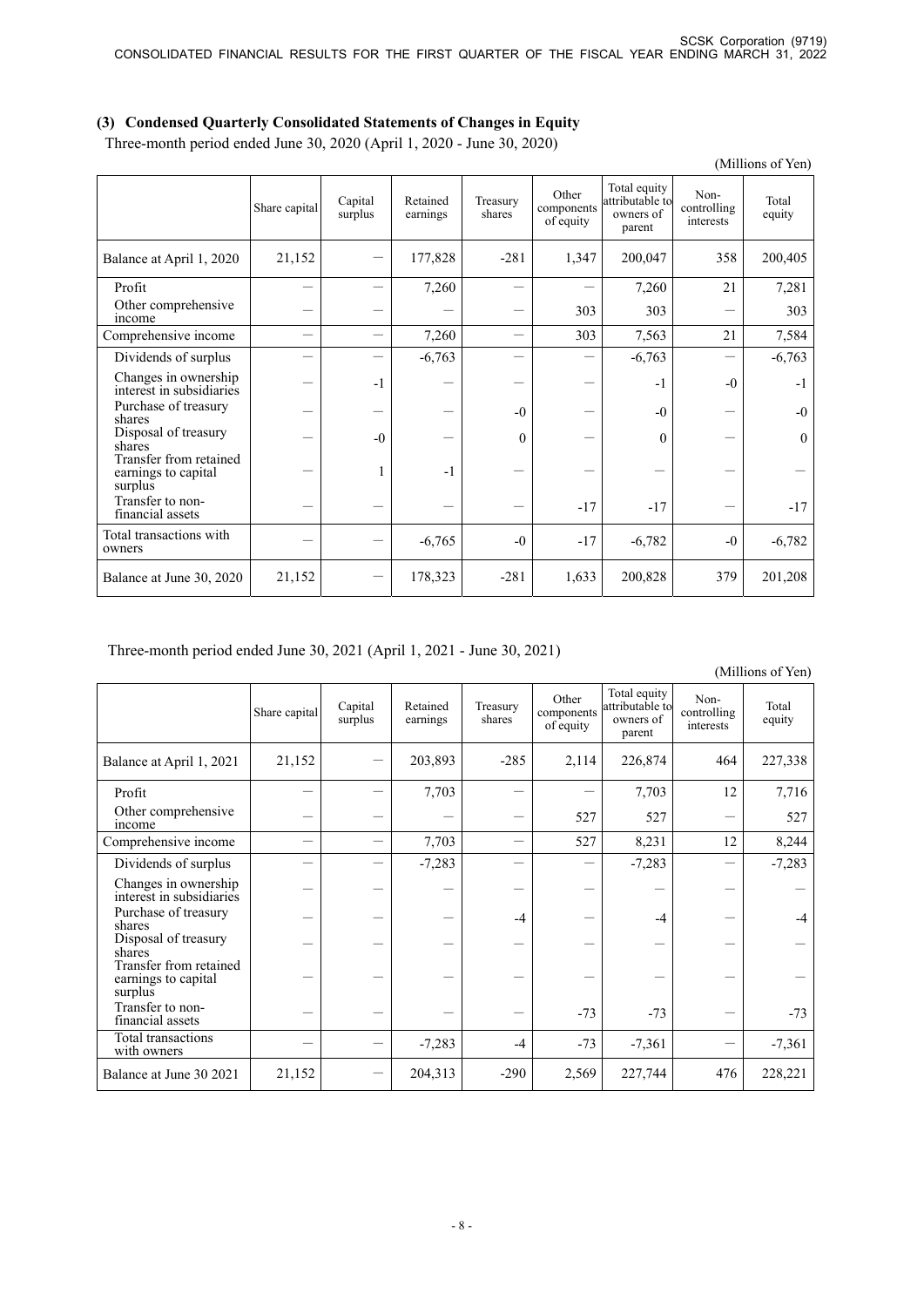# **(4) Condensed Quarterly Consolidated Statements of Cash Flows**

(Millions of Yen)

|                                                                            | From Apr. 1, 2020<br>to Jun. 30, 2020 | From Apr. 1, 2021<br>to Jun. 30, 2021 |
|----------------------------------------------------------------------------|---------------------------------------|---------------------------------------|
| Cash flows from operating activities                                       |                                       |                                       |
| Profit before tax                                                          | 10,474                                | 11,130                                |
| Depreciation and amortization                                              | 4,366                                 | 5,005                                 |
| Finance income                                                             | $-50$                                 | -48                                   |
| Finance costs                                                              | 110                                   | 131                                   |
| Share of loss (profit) of investments accounted for using<br>equity method | $-255$                                | $-326$                                |
| Decrease (increase) in trade and other receivables                         | 13,994                                | 17,617                                |
| Decrease (increase) in contract assets                                     | $-115$                                | 646                                   |
| Decrease (increase) in inventories                                         | 1,930                                 | 68                                    |
| Increase (decrease) in trade and other payables                            | $-3,838$                              | $-1,522$                              |
| Increase (decrease) in contract liabilities                                | 6,089                                 | 5,669                                 |
| Increase (decrease) in employee benefits                                   | $-7,906$                              | $-5,554$                              |
| Increase (decrease) in provisions                                          | $-235$                                | $-28$                                 |
| Other                                                                      | $-7,299$                              | $-3,087$                              |
| Subtotal                                                                   | 17,263                                | 29,701                                |
| Interest and dividends received                                            | 205                                   | 186                                   |
| Interest paid                                                              | $-97$                                 | $-145$                                |
| Income taxes refund (paid)                                                 | $-3,828$                              | $-3,164$                              |
| Net cash provided by (used in) operating activities                        | 13,544                                | 26,577                                |
| Cash flows from investing activities                                       |                                       |                                       |
| Purchase of property, plant and equipment                                  | $-3,822$                              | $-2,325$                              |
| Proceeds from sale of property, plant and equipment                        | 30                                    | $\theta$                              |
| Purchase of intangible assets                                              | $-1,015$                              | $-1,027$                              |
| Investments in equity-accounted investees                                  | $-553$                                |                                       |
| Purchase of other financial assets                                         | $-138$                                | $-46$                                 |
| Proceeds from sales and redemptions of other financial                     |                                       | 1                                     |
| assets                                                                     |                                       |                                       |
| Other                                                                      | -86                                   | $-391$                                |
| Net cash provided by (used in) investing activities                        | $-5,586$                              | $-3,789$                              |
| Cash flows from financing activities                                       |                                       |                                       |
| Payments for repayments of loans and redemption of<br>bonds                | $-10,700$                             | $-100$                                |
| Proceeds from long-term debt                                               | 600                                   |                                       |
| Proceeds from issuance of bonds                                            |                                       | 4,972                                 |
| Repayments of lease liabilities                                            | $-1,872$                              | $-2,264$                              |
| Dividends paid                                                             | $-6,763$                              | $-7,283$                              |
| Other                                                                      | -0                                    | 6                                     |
| Net cash provided by (used in) financing activities                        | $-18,737$                             | $-4,670$                              |
| Effect of exchange rate changes on cash and cash                           |                                       |                                       |
| equivalents                                                                | $-175$                                | 276                                   |
| Net increase (decrease) in cash and cash equivalents                       | $-10,954$                             | 18,394                                |
| Cash and cash equivalents at beginning of period                           | 111,695                               | 108,768                               |
| Cash and cash equivalents at end of period                                 | 100,740                               | 127,163                               |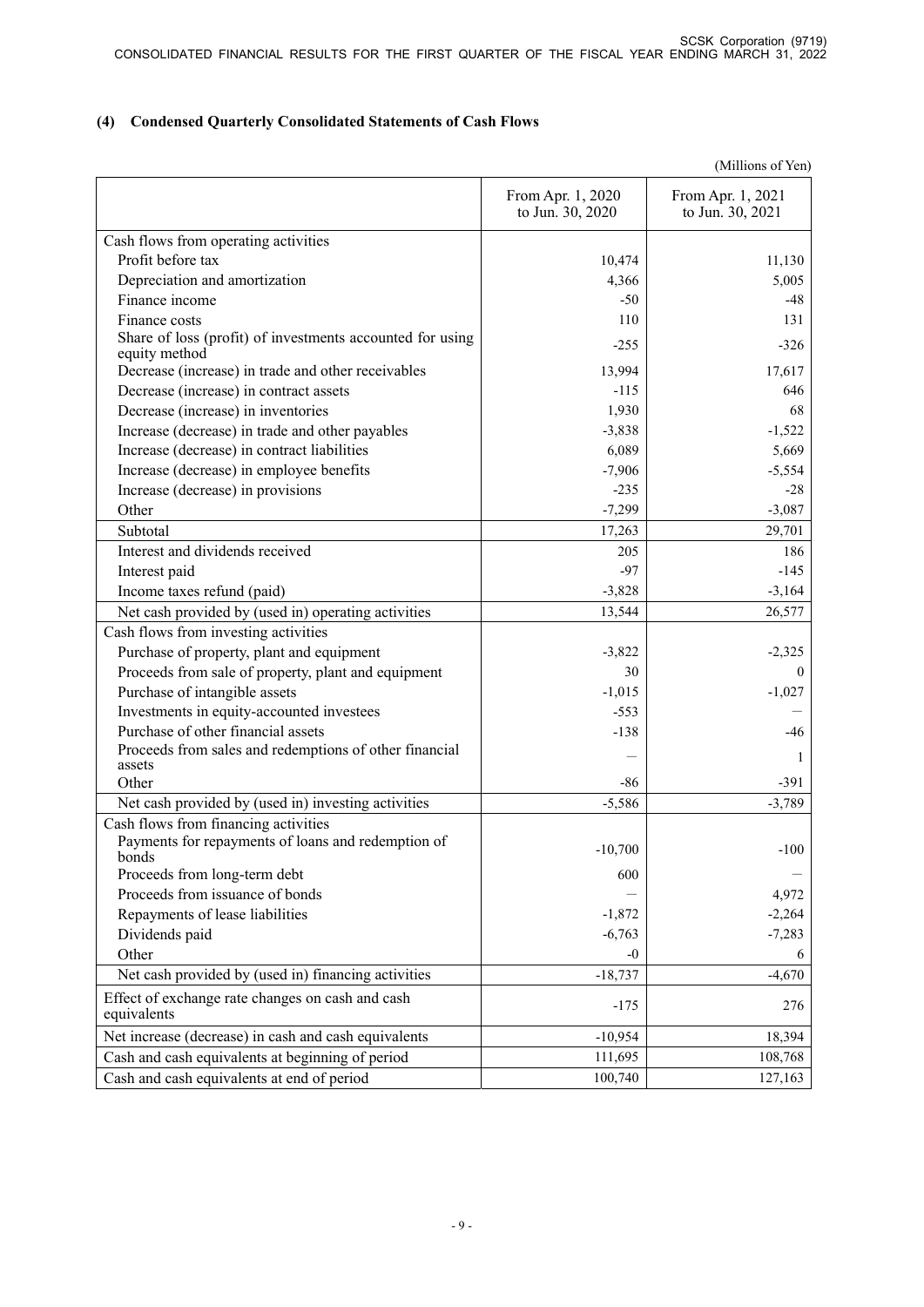**(5) Notes to Condensed Quarterly Consolidated Financial Statements (Notes to Going Concern Assumptions)** No applicable items.

# **(Notes Concerning the Significant Changes in Shareholder's Equity)**

No applicable items.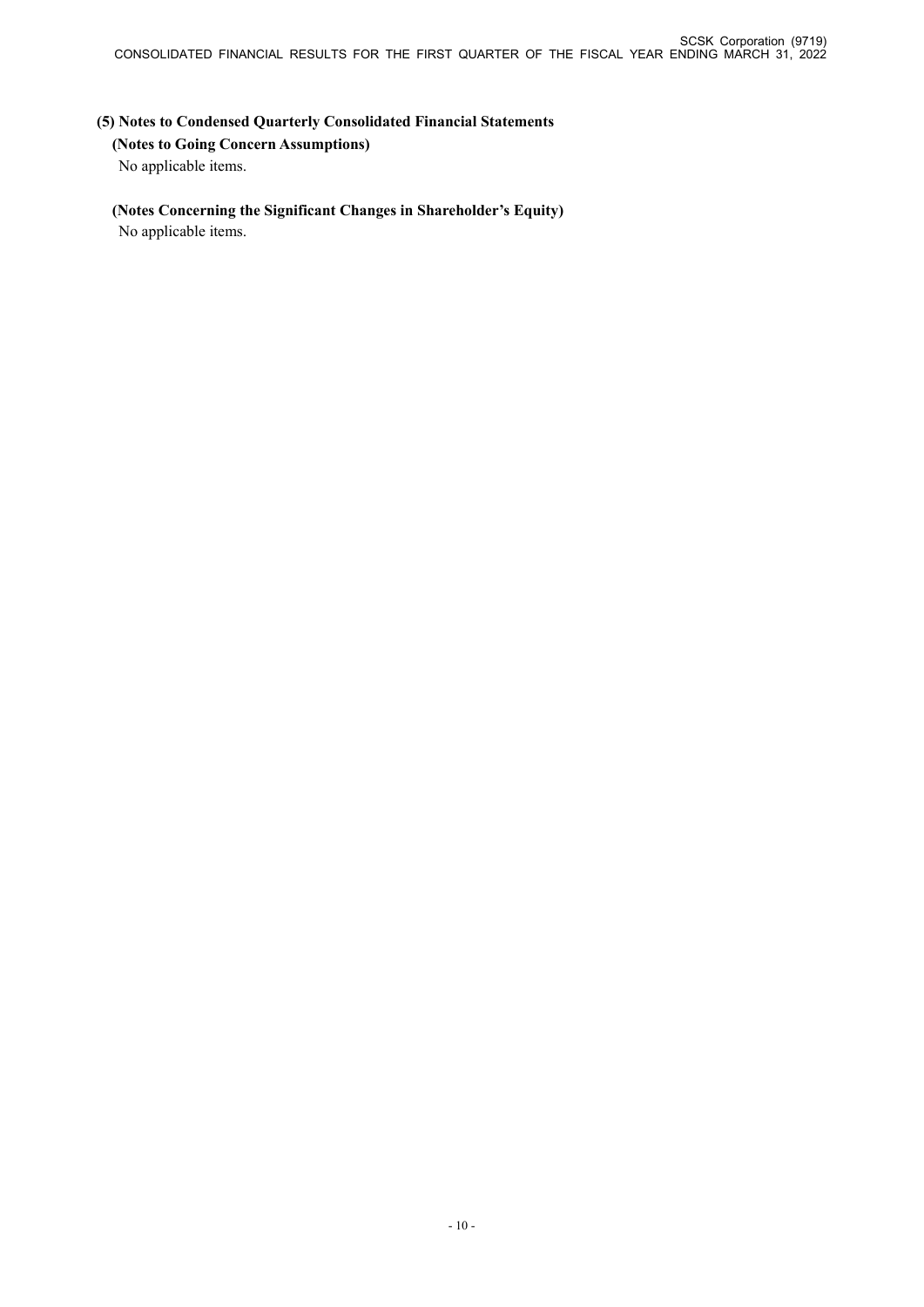#### **(Segment Information)**

#### **1. Summary of reportable segments**

The Group's operating segments are the components of the Group for which discrete financial information is available and regularly reviewed by the Board of Directors to make decisions about resources to be allocated to the segment and assess its performance. The Group defines business units according to client industry and IT service business area, and each business unit is responsible for formulating comprehensive domestic and overseas strategies pertaining to the products and services they offer and for developing their businesses in accordance with these strategies.

Based on these business activities, the Group has defined the following six reportable segments: Industrial IT Business, Financial IT Business, IT Business Solutions, IT Platform Solutions, IT Management Service, and Others. These segments are arranged by product and service category based on the Group's business units.

Multiple business segments have been consolidated into a single reportable segment in cases in which the applicable business segments share similarities with regard to each of the following economic characteristics: (1) the nature of the products and services, (2) the nature of the production processes, (3) the type or class of customer for their products and services, (4) the methods used to distribute their products or provide their services; and if applicable, (5) the nature of the regulatory environment. The business of the Company's reportable segments are as follows.

### (1) Industrial IT Business

The Industrial IT Business segment is comprised of the Manufacturing & Telecommunication Systems Business, Distribution & Media Systems Business, Global System Solutions & Innovation Business, and Mobility Systems business segments.

- ・Manufacturing & Telecommunication Systems Business: This business segment provides a wide range of IT solutions on a global scale. These solutions include core systems, manufacturing management systems, information management systems, supply chain management (SCM) systems, and customer relationship management (CRM) systems. Our services leverage the experience and knowhow that we have cultivated over many years throughout the chain of operational processes from production to sales. The clients of this business are primarily companies in the manufacturing, communications, and energy industries.
- ・Distribution & Media Systems Business: This business segment provides IT solution packages configured from various core systems, information management systems, SCM systems, CRM systems, and e-commerce systems primarily to clients in the distribution, service, and media industries.
- ・Global System Solutions & Innovation Business: This business segment provides optimal IT solutions primarily to trading companies and the global bases of clients from among a lineup that includes core systems, information management systems, SCM systems, and CRM systems.
- ・Mobility Systems: This business segment supplies the automotive industry and other clients with a wide range of solutions for automobile electronic control units on a global basis. These solutions include the development of embedded software through a model-based development approach, proprietary SCSK middleware (QINeS-BSW), software assessments, and process improvement measures.

### (2) Financial IT Business

This segment engages in systems development, maintenance, and operation for financial institutions. As professionals that understand financial operations and possess a strong track record of creating sophisticated financial systems, members of this segment's staff support secure and efficient management and help clients implement their financial business strategies. The segment provides these services primarily to financial institutions, such as banks and trust banks as well as insurance, securities, lease, and credit companies.

### (3) IT Business Solutions

This segment provides a wide range of IT solutions. These solutions include contact center services as well as application management outsourcing (AMO) services that cover the entire system lifecycle, from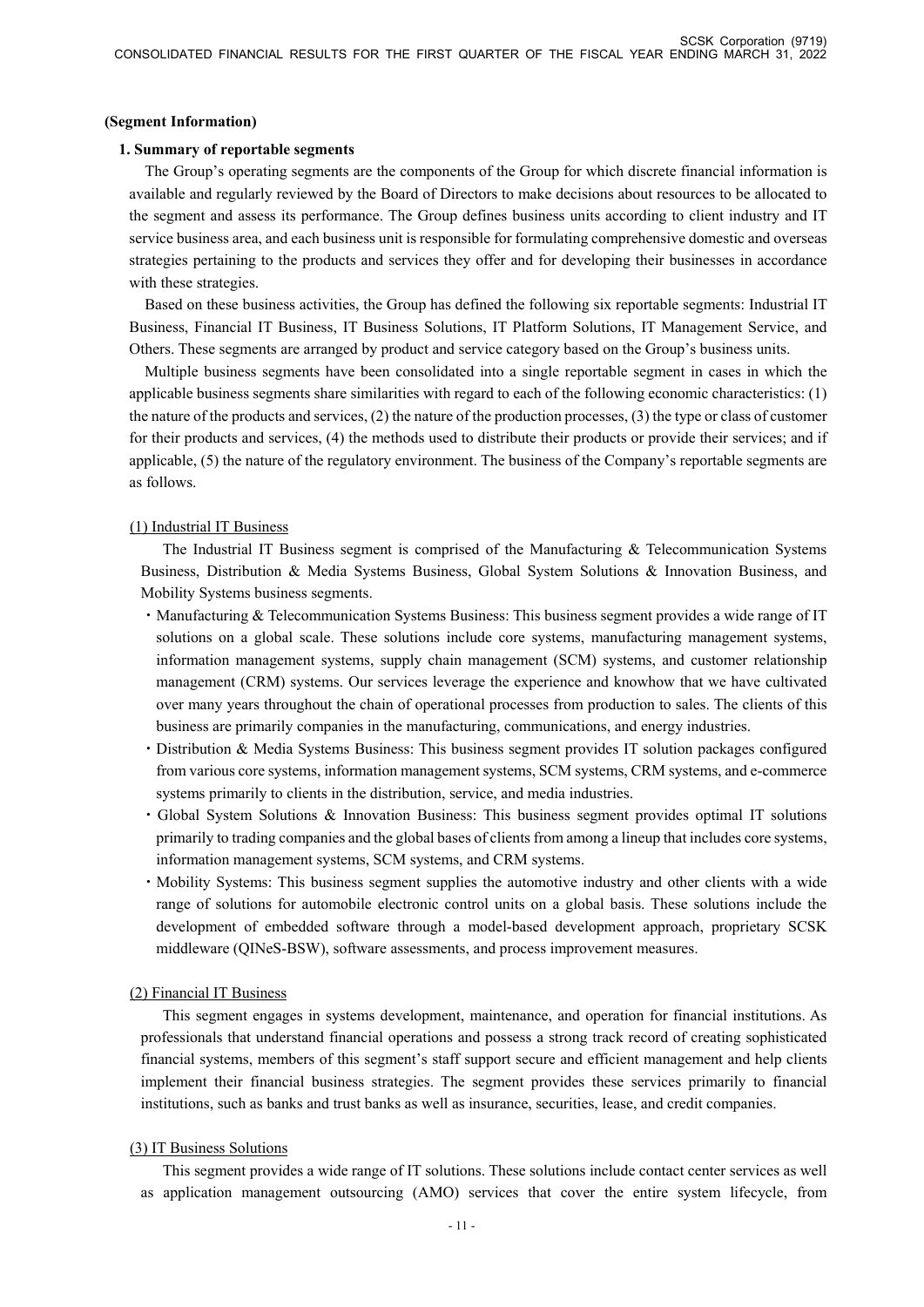development and installation to maintenance and operation, for enterprise resources planning (ERP) and CRM products, such as our internally developed ProActive ERP package, SAP, and Oracle offerings as well as Salesforce. In addition, this segment offers the type of business process outsourcing services that only an IT company can provide. These services merge support performed by human hands with IT.

# (4) IT Platform Solutions

This segment draws on solid technical capabilities and knowhow to leverage computer-aided design (CAD), computer-aided engineering (CAE), and other advanced technologies in the fields of IT infrastructure and manufacturing. In this way, the IT Platform Solutions provides services and products that accurately address the needs of clients and offers flexible support for a wide range of client businesses.

# (5) IT Management Service

This segment develops solutions-oriented netXDC data centers, which boast robust facilities and high-level security, to provide clients with proposal-based outsourcing services that address their management issues pertaining to operating cost reductions, infrastructure integration and optimization, governance enhancement, and business risk mitigation. The segment also supplies cloud infrastructure and offers its on-site SE support management services 24 hours a day, 365 days a year.

# (6) Others

The Company performs remote development (nearshore development) and provides other services out of Group companies that leverage the characteristics of its regional bases and the software development, system operation and management, system equipment sales, and consulting services it provides for a wide range of industries and business models.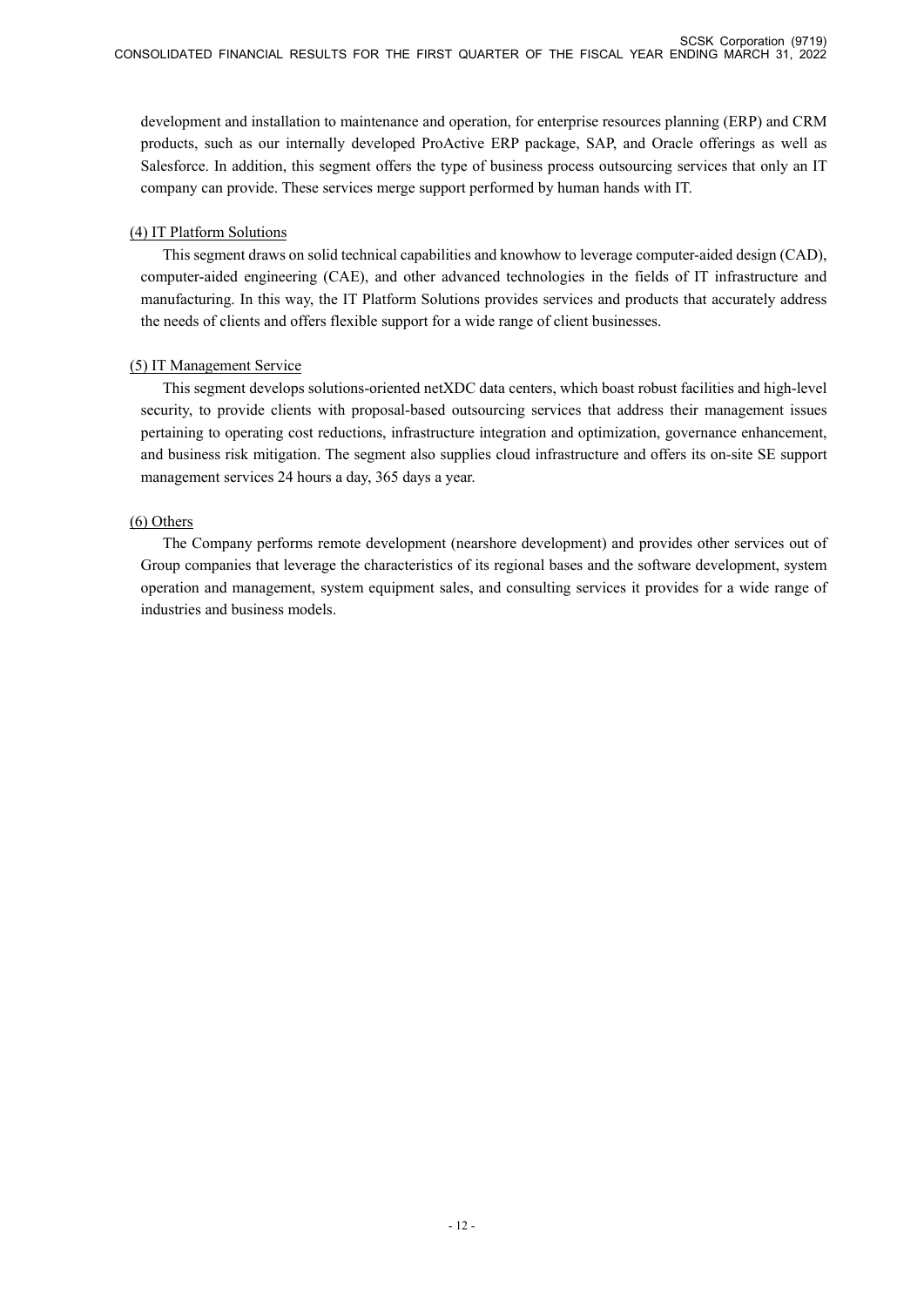# **2. Profits, Losses, and Other Information Pertaining to Reportable Segments**

Three-month period ended June 30, 2020 (April 1, 2020 – June 30, 2020)

|                                |                 |                                                           |           |                    |                                         |        |                                                                                  |                        | (Millions of Yen)                       |
|--------------------------------|-----------------|-----------------------------------------------------------|-----------|--------------------|-----------------------------------------|--------|----------------------------------------------------------------------------------|------------------------|-----------------------------------------|
|                                |                 |                                                           |           | Reportable Segment |                                         |        |                                                                                  | Amount<br>recorded in  |                                         |
|                                | <b>Business</b> | Industrial IT Financial IT IT Business<br><b>Business</b> | Solutions | Solutions          | IT<br>IT Platform Management<br>Service | Others | Total                                                                            | Adjustments<br>(Note2) | consolidated<br>financial<br>statements |
| Net sales                      |                 |                                                           |           |                    |                                         |        |                                                                                  |                        |                                         |
| Sales to external<br>customers | 32,225          | 12,530                                                    | 12,669    | 18,805             | 13,996                                  | 4,043  | 94,271                                                                           | 85                     | 94,356                                  |
| Inter segment sales<br>(Notel) | 3,918           | 134                                                       | 1,308     | 1,668              | 3,599                                   | 1,548  | 12,178                                                                           | $-12,178$              |                                         |
| Total                          | 36,144          | 12,665                                                    | 13,978    | 20,473             | 17,595                                  | 5,592  | 106,449                                                                          | $-12,092$              | 94,356                                  |
| Operating profit               | 3,856           | 1,427                                                     | 1,426     | 2,251              | 1,655                                   | 102    | 10,720                                                                           | $-441$                 | 10,279                                  |
|                                |                 |                                                           |           |                    |                                         |        | Finance income                                                                   |                        | 50                                      |
|                                |                 |                                                           |           |                    |                                         |        | Finance costs                                                                    |                        | $-110$                                  |
|                                |                 |                                                           |           |                    |                                         |        | Share of profit (loss)<br>of investments<br>accounted for using<br>equity method |                        | 255                                     |
|                                |                 |                                                           |           |                    |                                         |        | Profit before tax                                                                |                        | 10,474                                  |

Notes: 1. Amounts for inter-segment transactions are decided based on price negotiations made with reference to market prices.

2. The amount of ¥85 million for sales to external customers represents a part of adjustment to reflect net sales as defined by IFRS. The ¥441 million reduction to operating profit is comprised of ¥678 million in general corporate expenses that have not been allocated to the reportable segments and a ¥237 million adjustment to reflect net sales as defined by IFRS.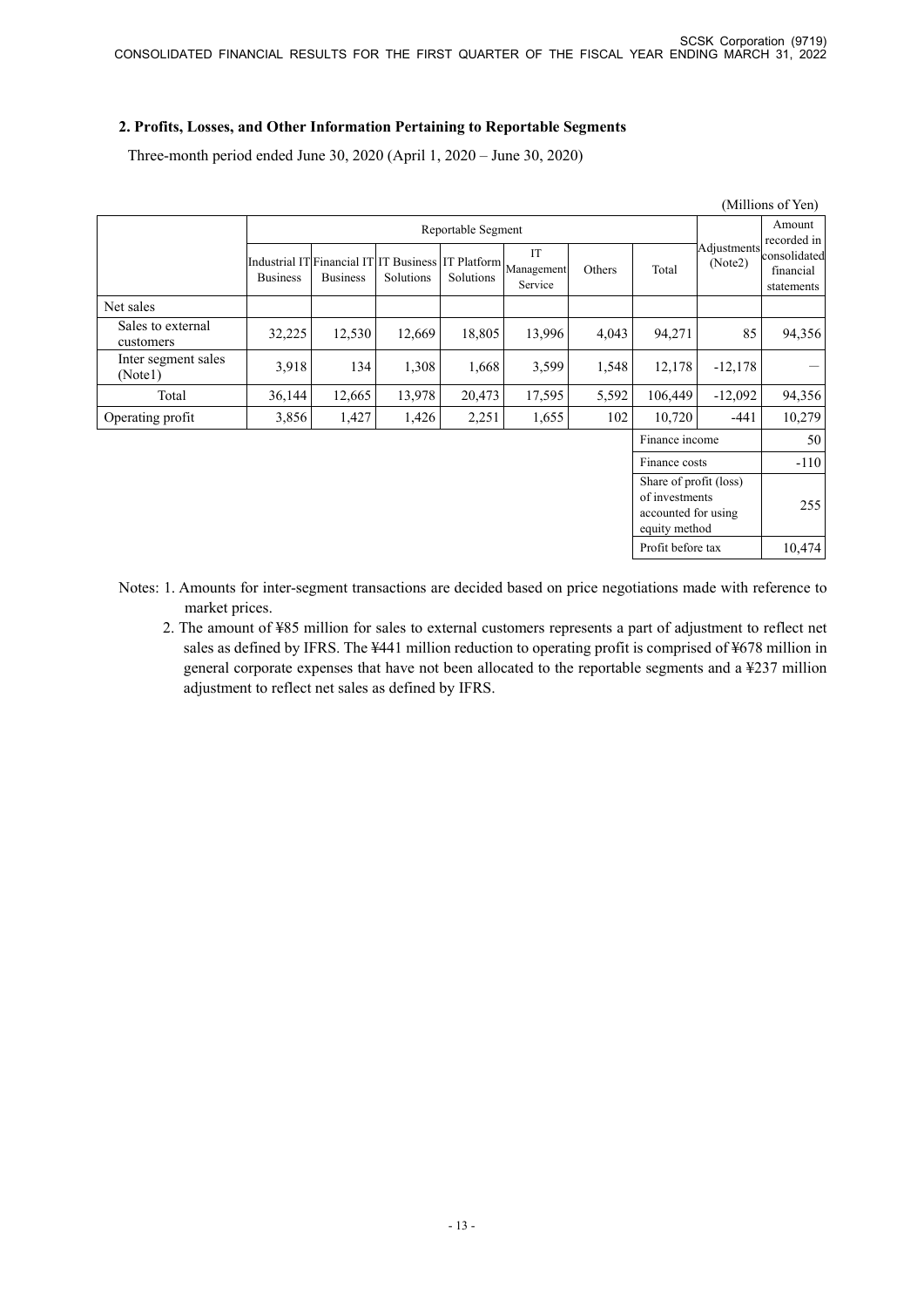|                                |                 |                                                                       |           |                    |                             |        |                                                                                  |                        | (Millions of Yen)                       |
|--------------------------------|-----------------|-----------------------------------------------------------------------|-----------|--------------------|-----------------------------|--------|----------------------------------------------------------------------------------|------------------------|-----------------------------------------|
|                                |                 |                                                                       |           | Reportable Segment |                             |        | Amount<br>recorded in                                                            |                        |                                         |
|                                | <b>Business</b> | Industrial IT Financial IT IT Business IT Platform<br><b>Business</b> | Solutions | Solutions          | IT<br>Management<br>Service | Others | Total                                                                            | Adjustments<br>(Note2) | consolidated<br>financial<br>statements |
| Net Sales                      |                 |                                                                       |           |                    |                             |        |                                                                                  |                        |                                         |
| Sales to external<br>customers | 32,433          | 14,208                                                                | 13,845    | 19,994             | 14,874                      | 3,921  | 99,278                                                                           | $-67$                  | 99,210                                  |
| Inter segment sales<br>(Notel) | 3,519           | 141                                                                   | 1,665     | 2,033              | 5,811                       | 2,233  | 15,404                                                                           | $-15,404$              | —                                       |
| Total                          | 35,953          | 14,350                                                                | 15,510    | 22,028             | 20,686                      | 6,154  | 114,683                                                                          | $-15,472$              | 99,210                                  |
| Operating profit               | 3,658           | 1,878                                                                 | 1,449     | 2,292              | 1,900                       | 234    | 11,414                                                                           | $-527$                 | 10,887                                  |
|                                |                 |                                                                       |           |                    |                             |        | Finance income                                                                   |                        | 48                                      |
|                                |                 |                                                                       |           |                    |                             |        | Finance costs                                                                    |                        | $-131$                                  |
|                                |                 |                                                                       |           |                    |                             |        | Share of profit (loss)<br>of investments<br>accounted for using<br>equity method |                        | 326                                     |
|                                |                 |                                                                       |           |                    |                             |        | Profit before tax                                                                |                        | 11,130                                  |

Three-month period ended June 30, 2021 (April 1, 2021 – June 30, 2021)

- Notes: 1. Amounts for inter-segment transactions are decided based on price negotiations made with reference to market prices.
	- 2. The amount of ¥67 million reduction in sales to external customers represents a part of adjustment to reflect net sales as defined by IFRS. The ¥527 million reduction to operating profit is comprised of ¥751 million in general corporate expenses that have not been allocated to the reportable segments and a ¥223 million adjustment to reflect net sales as defined by IFRS.